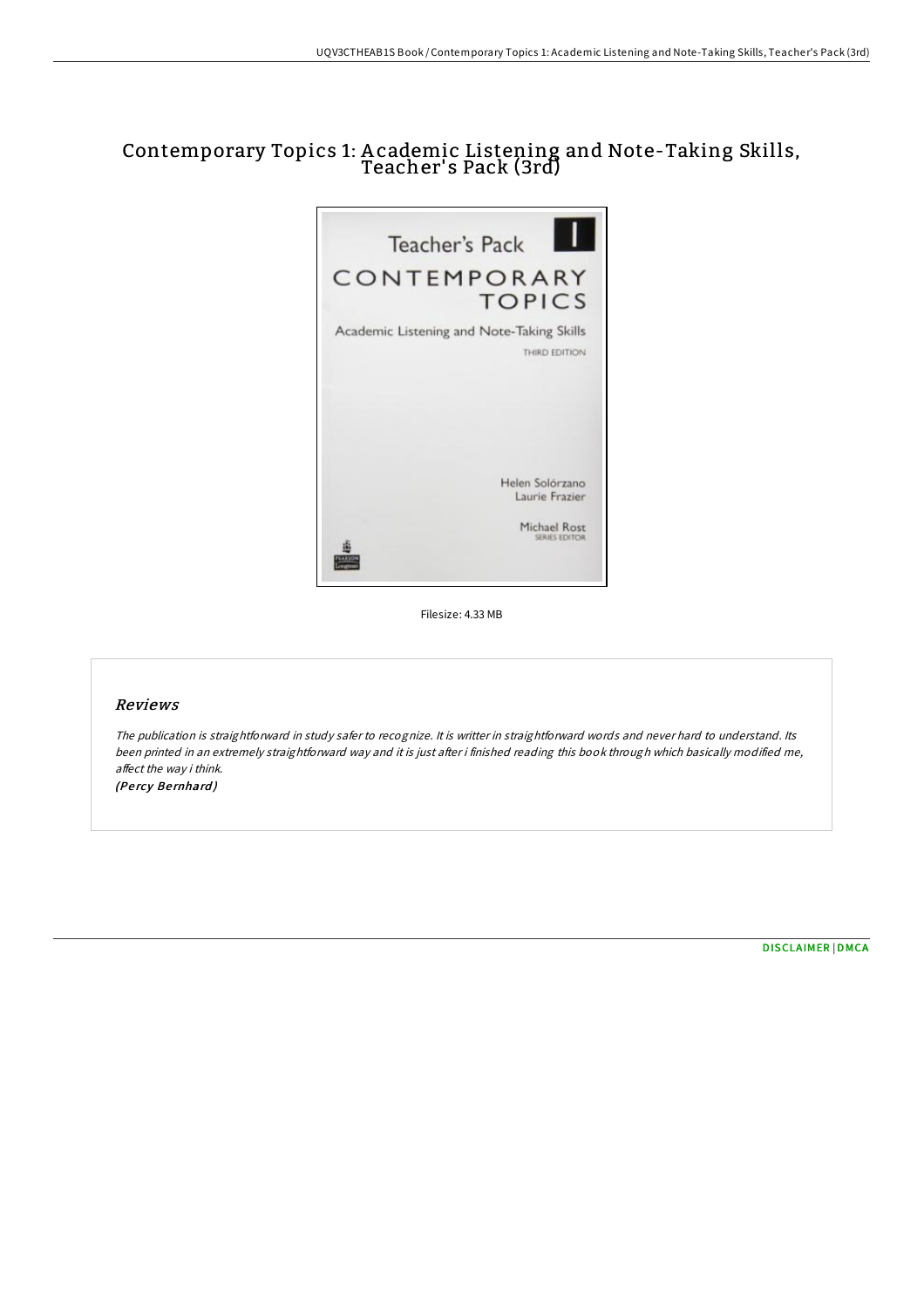## CONTEMPORARY TOPICS 1: ACADEMIC LISTENING AND NOTE-TAKING SKILLS, TEACHER'S PACK (3RD)



Pearson Education ESL. Paperback / softback. Book Condition: new. BRAND NEW, Contemporary Topics 1: Academic Listening and Note-Taking Skills, Teacher's Pack (3rd), Helen Solorzano, Laurie Frazier.

 $\mathbf{E}$ Read Co[ntempo](http://almighty24.tech/contemporary-topics-1-academic-listening-and-not-2.html)rary Topics 1: Academic Listening and Note-Taking Skills, Teacher's Pack (3rd) Online  $\rightarrow$ Download PDF Co[ntempo](http://almighty24.tech/contemporary-topics-1-academic-listening-and-not-2.html)rary Topics 1: Academic Listening and Note-Taking Skills, Teacher's Pack (3rd)